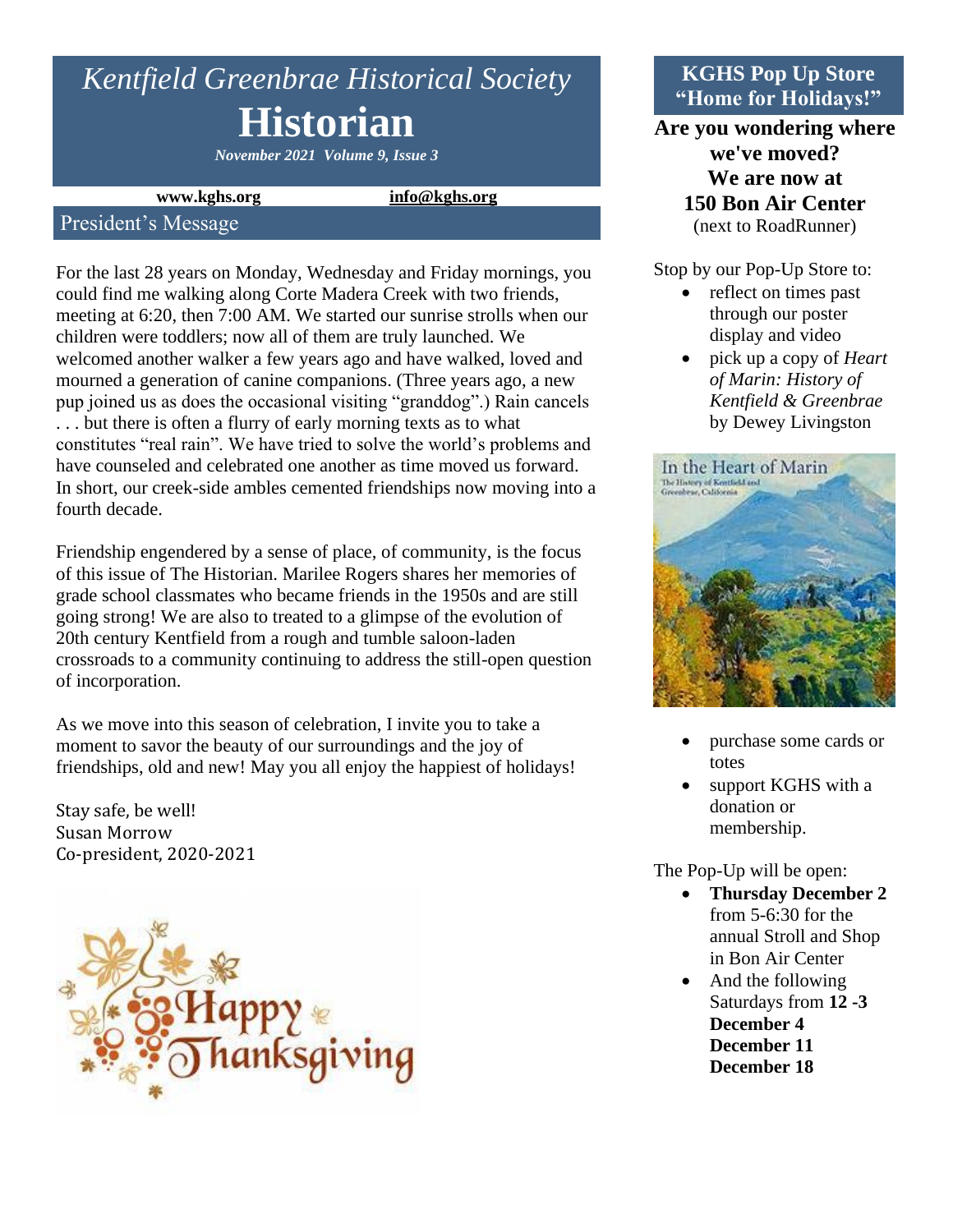### **Unincorporated Kentfield Excerpts From "In the Heart of Marin" by Dewey Livingston p. 121-127**

At the turn of the  $20<sup>th</sup>$  century... citizens of our village (Kentfield) had had enough of troublemakers who might have thought they still lived in old Tarantulaville (an early nick-name for Kentfield). The grand estates had been isolated from the village proper, and now they were being broken up into small-lot subdivisions with the obligatory boom in population. Kentfield's stepchild status as an unincorporated district under control of county government in San Rafael irked the forwardthinking people in the community.

As neighboring communities incorporated (San Anselmo in 1907, Ross in 1908, and Larkspur in 1908-1909), Kentfield found itself surrounded by progressive communities creating their own police and fire departments and restrictive regulations, and also developing their own individual characters based on well-tended streets, community parks, and a unified citizenry. Kentfield found itself on the wrong side of the tracks. It was time to act, to clean up the place for once and for all. The Kentfield Improvement Club was founded early in the century to do just that.



*One of many schooners docked on Corte Madera Creek near what is now College Avenue and the site of many saloons.* 

*Ross Landing in 1873… (p. 20) Newall Snyder Collection*

One problem on people's minds in the period 1906-1910 was the proliferation of saloons. Much of Ross Landing's (Kentfield's original name) nineteenth century population, with its salty mariners, longshoremen and woodchoppers, sucked up the alcohol with abandon, and passing years apparently didn't change much. Saloons lined the county road (College Avenue) and were targeted as a breeding ground for the "tough element."… which spurred the improvement club to take action… The method used would suppress the ability of saloon owners to obtain or renew liquor licenses… p. 121

During the first quarter of a century, from 1905 into the early 1930s, Kentfield had changed radically: most of its country estates, large and small, had been developed into modest commuter-oriented residential neighborhoods; it had gained a post office address and a fine new grammar school; Marin Junior College had chosen the community for its campus; and, despite an innovative upgrade in the train system serving the town, automobiles had taken over the roadways.

Kentfield found itself in the twentieth century but remained unincorporated, subservient to the county government and lacking a sense of independence and higher character. Its shining stars were people like Adaline and William Kent, Albert C. Olney and founders of the college, and the stern but much loved principal of Adaline E Kent, Miss Catherine Palmer. But there was a darker sideblamed on lack of attention from county leaders and its rowdy reputation- that saw a culture of saloons, horse racing, petty crime, and a general feel of wear and tear.

It is important to remember, in imagining Kentfield during this period, that the main northsouth northern California state highway, designated 101, passed right through town. All auto and truck traffic, whether headed for San Rafael or Eureka and Oregon, roared through Kentfield on what was later called College Avenue and Sir Francis Drake Boulevard….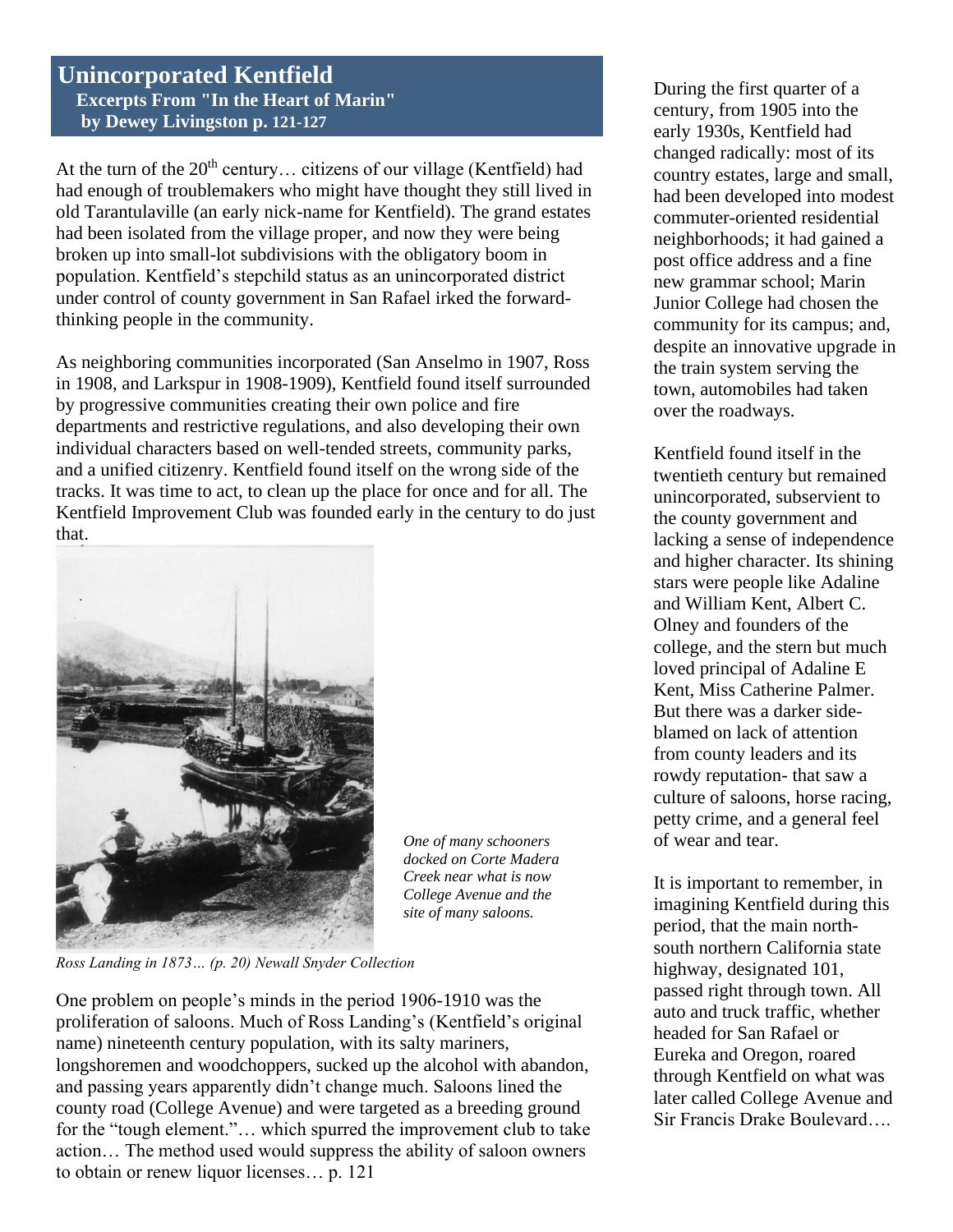

*One of the local Board Walks and county road (later the Sate Highway and College Avenue) looking north towards Kentfield Corners. P. 126 (Newall Snyder Collection)*

… In 1927 a group of citizens banded together to tackle the problems that Kentfield face. These well-intentioned people founded the Kentfield Chamber of Commerce on July 27, 1927, calling their organization "The Voice of the Kentfield District."…Roads and the pedestrian walk from Mira Mont to Adaline E Kent School took up much of the discussion at the Chamber. In addition to stop signs, sidewalks and school crossings, road safety improvements were place high on the priority list….

… A regular subject of serious discussion at the Chamber meetings was the question of incorporation, usually in the context of problems that could be improved if Kentfield was a city. Talk turned to the consolidation of Ross Valley towns as a way to raise tax money and work more efficiently…As of 1930 Kentfield residents paid an extra \$.25 a month for PG&E for gas and electric service, because of being an unincorporated district. … The question of incorporation would linger on for years but would go nowhere. Even as recently as the 1980s, it was declared that there was not enough tax base to support incorporation. If annexation were to occur, Kentfield and Greenbrae would become part of the city of Larkspur. p 122-127

If you would like to read more about the early days of Kentfield, you can purchase our book *In the Heart of Marin: A History of Kentfield and Greenbrae* by Dewey Livingston on our website [www.kghs.org](http://www.kghs.org/) or at our Pop Up Store in Bon Air Center open on Saturdays in December from 12-3.

#### **KGHS Board of Directors**

Susan Morrow, Co-President; Marilee Rogers, Co-President,Heather McPhail Sridharan, Co-President, Tamara Hull Arnold, Lorelei Evans, Mary Gilardi, Julie Gondak, Ross McKenna, Paul Smith, Rebecca Sylla, Richard Torney Dewey Livingston, Author

### **A Lifetime of Friendship Marilee Ellis Rogers '57 KGHS Board Member**

One doesn't realize that the friends we make as early as kindergarten might just remain some of your best friends for life. I was the late comer to a group of three girls who were in kindergarten together at Adaline E. Kent in the late 1940's. I arrived at Greenbrae School in the third grade and we merged with Kent during the fifth grade while they added the North Quad to the school. Paula Daly Skov, Marjean Sellman, Charlene Bland Haley and I went through Kent Middle School and on to Redwood together. Even though we went different ways in college and later, we continue to meet. We really are quite different but we share a common bond that is stronger than our differences. There is something intangible that holds people together who have also shared childhood experiences together.



*1957 Eighth Grade at Kent… First row Charlene, Paula, classmate, Marjean, Marilee, classmate… with favorite teacher George Stratton*



*Marilee, Paula, Marjean & Charlene*